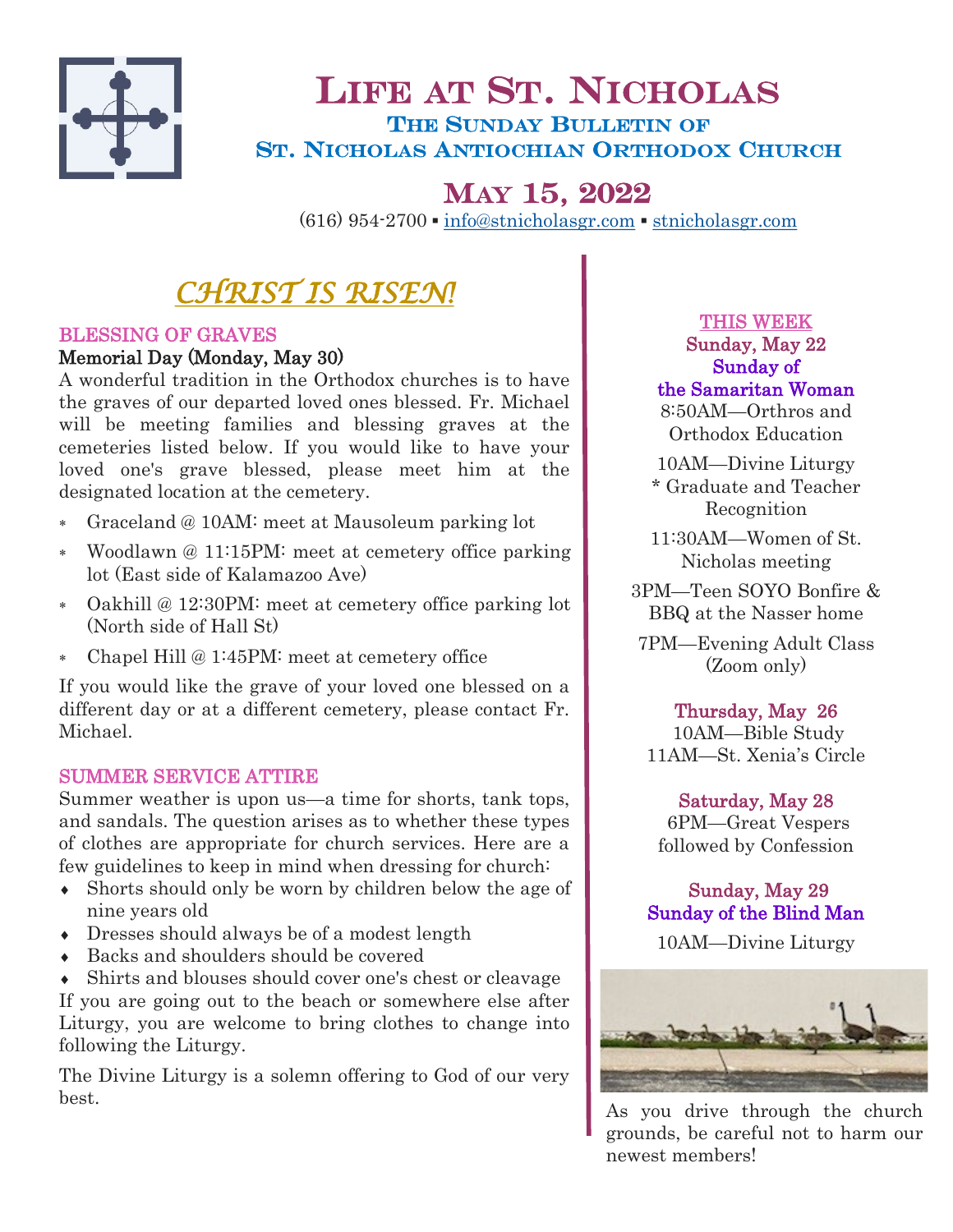#### CAMP IS FOR EVERYONE

If you think AV camp is just for the kids, you'd be wrong! Registration is now open for both Adult Camp and the Alumni Weekend: 2000s, for those who have camped since 2000. Adult Camp is open to anyone ages 21+ and will be taking place at Antiochian Village from **September** 16-19. If you were a camper, staff, volunteer, or even if you've never gone before, here's your chance to be a kid at heart and head off to camp! This year's speaker is TBD.

For those alumni out there, Alumni Weekend: 2000s is taking place November 4-6, featuring our very own Fr. Michael Nasser as guest speaker! So, what are you waiting for? Go register at [avcamp.org](https://avcamp.org/).

#### WHITECAPS BASEBALL

#### Tuesday, June 7

Today is the last opportunity to sign up for the Shepherds of Independence Adult Foster Care at a Whitecaps Baseball Game. Before the game we will gather with our Shepherd's friends for a BBQ at the ballpark beginning at 5:20PM and then the game starts at 6:35PM. You can purchase your game tickets and meal pass for \$33.00 per person on our St. Nicholas website: [stnicholasgr.com/](https://stnicholasgr.com/baseball/) [baseball/.](https://stnicholasgr.com/baseball/) (Greg Storey has some discounted tickets if the \$33.00 cost is too high for you or your family. Contact Greg at [gregorystorey1@gmail.com](mailto:gregorystorey1@gmail.com) or 616-536-8000 if you have questions.

> **VOLUNTEER REGISTRATION** www.panorthodox.iccf.volunteerhub.com

> > FEI

## **JULY 25 - JULY 29**

In partnership with ICCF, we'll rehab houses in GR doing minor carpentry, painting, cleaning, & yard work making them ready for those in need of affordable housing.



**FINANCIAL SUPPORT** stnicholasgr.com/project-gr-2022

> **SPONORED BY:** HOLY TRINITY, ST. GEORGE, &

**ST. NICHOLAS** 

#### VACTIONING THIS SUMMER?

It is easy to financially support St. Nicholas while you take a week here and there this summer to enjoy family vacation time. Visit ou[r St. Nicholas](https://stnicholasgr.com/)  [website](https://stnicholasgr.com/) at <stnicholasgr.com/> and click th[e donate button](https://stnicholasgr.com/parishioners/contributions/) at the bottom of the page. Your continuous contribution supports the on-going mission of our parish.

#### COFFEE HOUR

All families are encouraged to host at least one Coffee Hour each year. Feel free to invite another family to partner with you if you prefer. When selecting a Coffee Hour date, take into account significant events such as memorials, anniversaries, names day, significant birthdays, etc. The Coffee Hour sign-up sheet can be found on the Parishioners' table in the Narthex. As a reminder, Coffee Hour does not have to be elaborate. We have all of the paper products and coffee supplies on hand.

#### INFORMATION FROM LAST WEEK'S BULLETIN

For more information about the following topics, click the date: [[MAY 8\]](https://stnicholasgr.com/wp-content/uploads/2022/05/050822.pdf)

- COVID Updates & Reminders
- Dormition Monastery Work Day
- ◆ Project GR 2022
- Vacation Church School Schedule
- Centennial Moment: Parish Life Conference Memories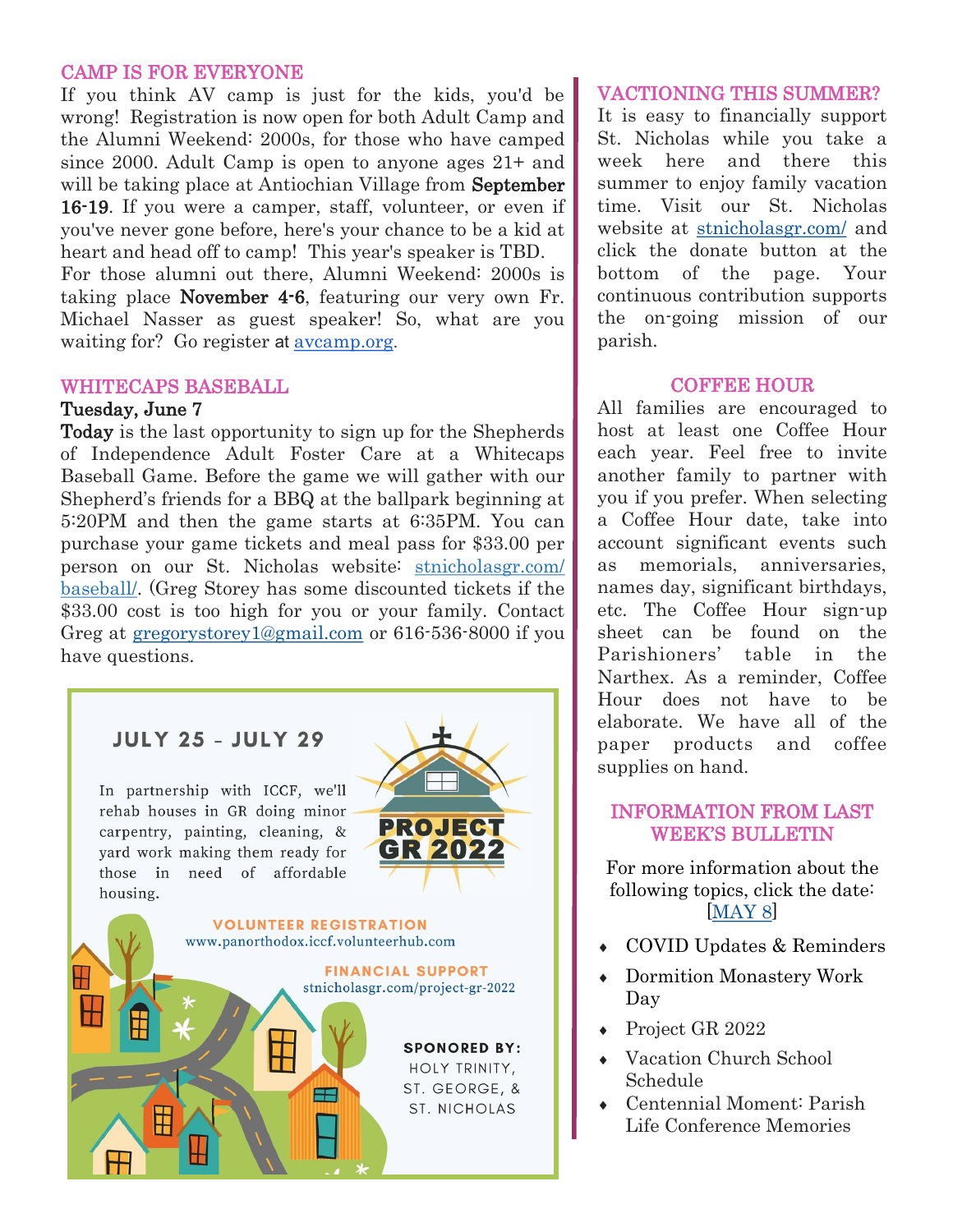

## EARLY BIRD SPECIAL

We can't believe that the PLC in now only four weeks away! We are looking forward to gathering together soon! We wanted to remind you that the Early Bird pricing for the "ticket book" ends May 31. After that, the cost for the main events will only be a la carte. So, get your registration done now! The Early Bird Package is Adults \$145 / Kids \$125 and includes the following events:

## Pizza & Ice Cream Social

#### Thursday, June 16 @ 6PM

Pizza and ice cream for all and a chance to mingle and have dinner before the Bible Bowl.

\$20 Kids & Adults a la carte.

#### Hafli at St. George's Banquet Hall

Friday, June 17 @ at 8PM

Transportation to and from the hotel will be provided. Light mezza/appetizers will be on each table. Water and soda provided. Cash bar for beer and wine. Bring cash for raffle prizes and a silent auction! Middle Eastern dancing to live band - Nassar Deeb & Band from Detroit.

\$40 Kids / \$50 for Adults a la carte.

## Grand Banquet & High School Senior Presentation

## Saturday, June 18 @ 7:15PM

Join us in the hotel Ballrooms for a delicious meal with Lebanese desserts. We will be honoring Bishop Anthony's 10 year anniversary as our Toledo & the Midwest Diocese Bishop.

\$60 Kids / \$70 Adults a la carte.

## Silent Disco Dance Party

## Saturday June 18 @ 10PM

Dance the night away on the outdoor balcony to three competing DJs while you wear headphones and toggle through various music genres. Have a great time listening to music as loud or as quietly as you like, since you control the headphones! Also, great for people watching! \$30 Kids & Adults a la carte.

To register for the Early Bird Special or any other events, go to: [antiochianevents.com/toledo\\_event.](https://antiochianevents.com/toledo_event)

## A LOOK BACK AT THE SPRING FLING